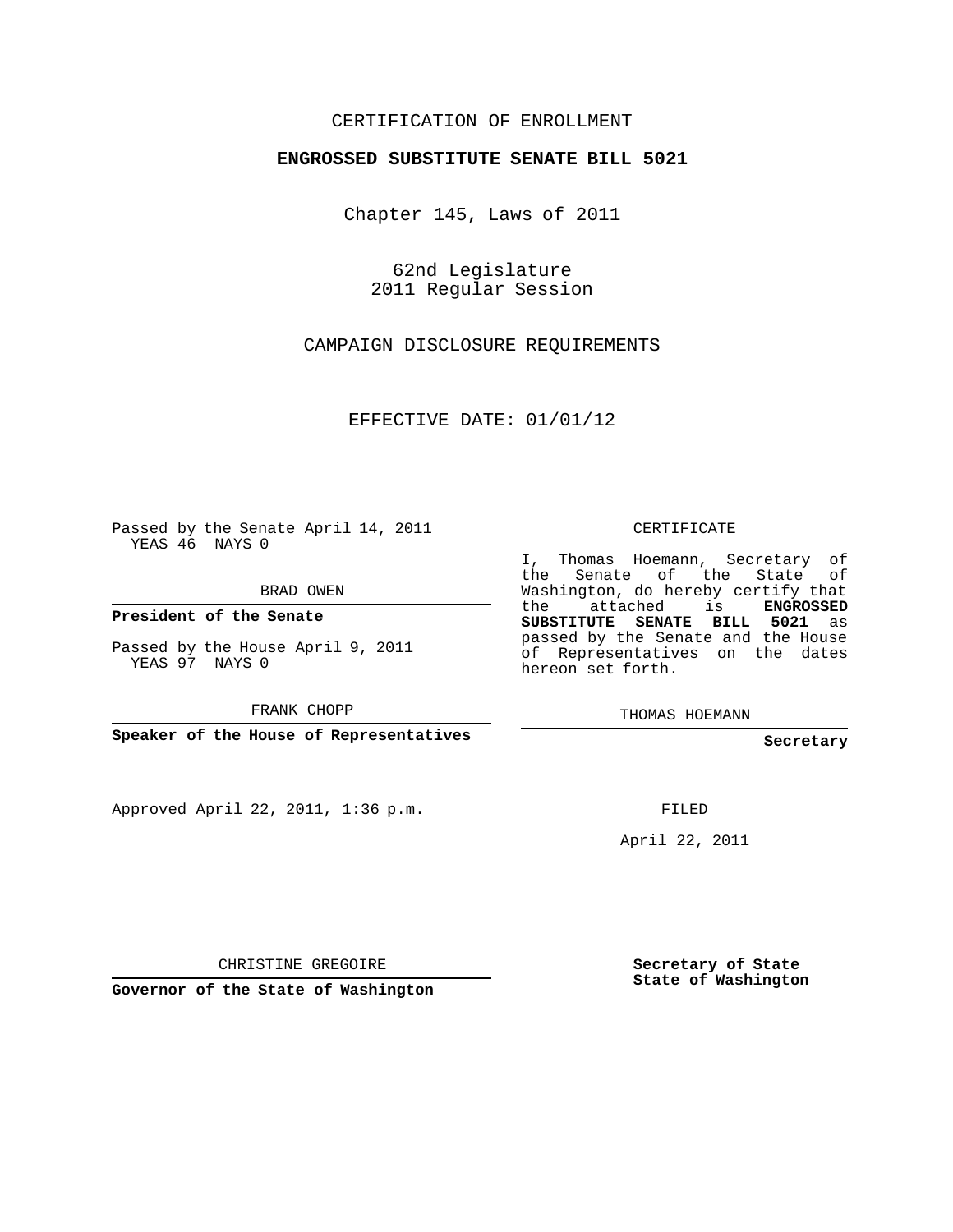## **ENGROSSED SUBSTITUTE SENATE BILL 5021** \_\_\_\_\_\_\_\_\_\_\_\_\_\_\_\_\_\_\_\_\_\_\_\_\_\_\_\_\_\_\_\_\_\_\_\_\_\_\_\_\_\_\_\_\_

\_\_\_\_\_\_\_\_\_\_\_\_\_\_\_\_\_\_\_\_\_\_\_\_\_\_\_\_\_\_\_\_\_\_\_\_\_\_\_\_\_\_\_\_\_

AS AMENDED BY THE HOUSE

Passed Legislature - 2011 Regular Session

## **State of Washington 62nd Legislature 2011 Regular Session**

**By** Senate Government Operations, Tribal Relations & Elections (originally sponsored by Senators Pridemore, Keiser, Prentice, Tom, Chase, White, Nelson, Haugen, and McAuliffe)

READ FIRST TIME 02/16/11.

 AN ACT Relating to enhancing election campaign disclosure requirements to promote greater transparency for the public; amending RCW 42.17A.245, 42.17A.750, and 42.17A.755; reenacting and amending RCW 4 42.17A.005 and 42.17A.205; adding a new section to chapter 42.17A RCW; creating a new section; prescribing penalties; and providing an effective date.

7 BE IT ENACTED BY THE LEGISLATURE OF THE STATE OF WASHINGTON:

 NEW SECTION. **Sec. 1.** The legislature finds that timely and full disclosure of election campaign funding and expenditures is essential to a well-functioning democracy in which Washington's voters can judge for themselves what is appropriate based on ideologies, programs, and policies. Long-term voter engagement and confidence depends on the public knowing who is funding the multiple and targeted messages distributed during election campaigns.

 The legislature also finds that recent events have revealed the need for refining certain elements of our state's election campaign finance laws that have proven inadequate in preventing efforts to hide information from voters. The legislature intends, therefore, to promote greater transparency for the public by enhancing penalties for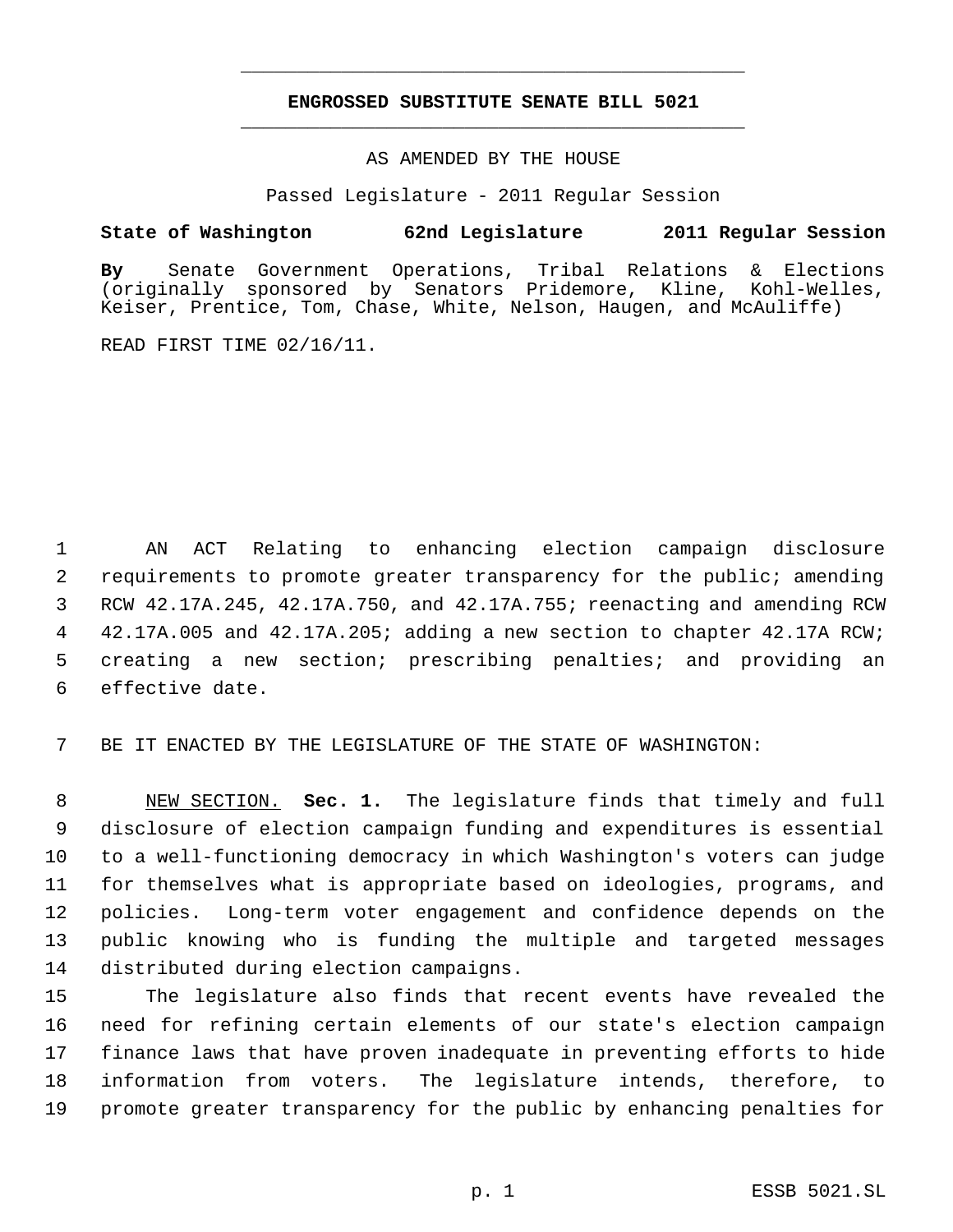violations; regulating the formation of, and contributions between, political committees; and reducing the expenditure thresholds for purposes of mandatory electronic filing and disclosure.

 **Sec. 2.** RCW 42.17A.005 and 2010 c 204 s 101 are each reenacted and amended to read as follows:

 The definitions in this section apply throughout this chapter unless the context clearly requires otherwise.

 (1) "Actual malice" means to act with knowledge of falsity or with reckless disregard as to truth or falsity.

 (2) "Agency" includes all state agencies and all local agencies. "State agency" includes every state office, department, division, bureau, board, commission, or other state agency. "Local agency" includes every county, city, town, municipal corporation, quasi- municipal corporation, or special purpose district, or any office, department, division, bureau, board, commission, or agency thereof, or other local public agency.

 (3) "Authorized committee" means the political committee authorized by a candidate, or by the public official against whom recall charges have been filed, to accept contributions or make expenditures on behalf of the candidate or public official.

 (4) "Ballot proposition" means any "measure" as defined by RCW 29A.04.091, or any initiative, recall, or referendum proposition proposed to be submitted to the voters of the state or any municipal corporation, political subdivision, or other voting constituency from and after the time when the proposition has been initially filed with the appropriate election officer of that constituency before its circulation for signatures.

 (5) "Benefit" means a commercial, proprietary, financial, economic, or monetary advantage, or the avoidance of a commercial, proprietary, financial, economic, or monetary disadvantage.

(6) "Bona fide political party" means:

 (a) An organization that has been recognized as a minor political party by the secretary of state;

 (b) The governing body of the state organization of a major political party, as defined in RCW 29A.04.086, that is the body authorized by the charter or bylaws of the party to exercise authority on behalf of the state party; or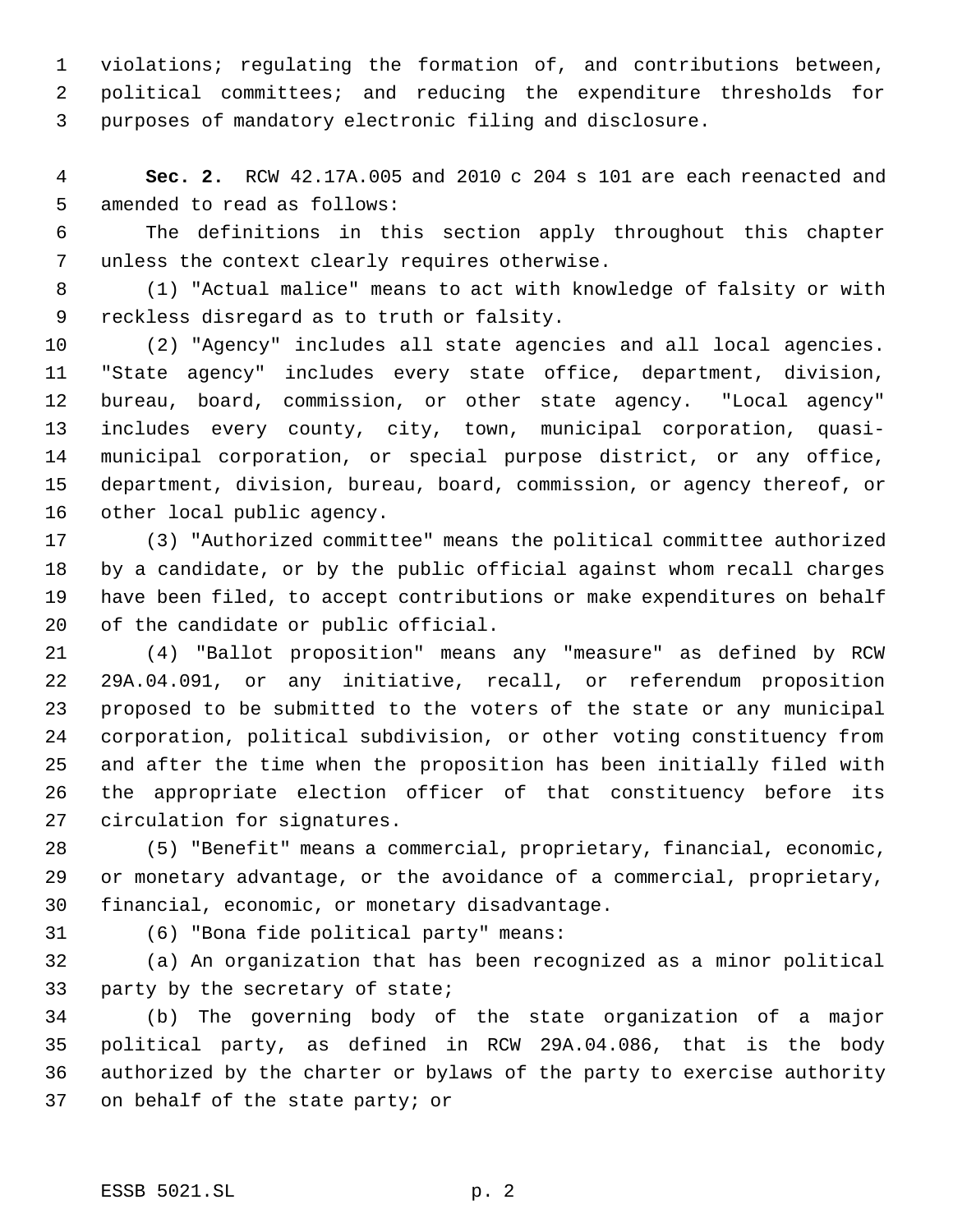(c) The county central committee or legislative district committee of a major political party. There may be only one legislative district committee for each party in each legislative district.

 (7) "Candidate" means any individual who seeks nomination for election or election to public office. An individual seeks nomination or election when he or she first:

 (a) Receives contributions or makes expenditures or reserves space 8 or facilities with intent to promote his or her candidacy for office;

(b) Announces publicly or files for office;

 (c) Purchases commercial advertising space or broadcast time to promote his or her candidacy; or

 (d) Gives his or her consent to another person to take on behalf of the individual any of the actions in (a) or (c) of this subsection.

 (8) "Caucus political committee" means a political committee organized and maintained by the members of a major political party in the state senate or state house of representatives.

 (9) "Commercial advertiser" means any person who sells the service of communicating messages or producing printed material for broadcast or distribution to the general public or segments of the general public whether through the use of newspapers, magazines, television and radio stations, billboard companies, direct mail advertising companies, printing companies, or otherwise.

 (10) "Commission" means the agency established under RCW 42.17A.100.

 (11) "Compensation" unless the context requires a narrower meaning, includes payment in any form for real or personal property or services of any kind. For the purpose of compliance with RCW 42.17A.710, "compensation" does not include per diem allowances or other payments made by a governmental entity to reimburse a public official for expenses incurred while the official is engaged in the official business of the governmental entity.

 (12) "Continuing political committee" means a political committee that is an organization of continuing existence not established in anticipation of any particular election campaign.

(13)(a) "Contribution" includes:

 (i) A loan, gift, deposit, subscription, forgiveness of indebtedness, donation, advance, pledge, payment, transfer of funds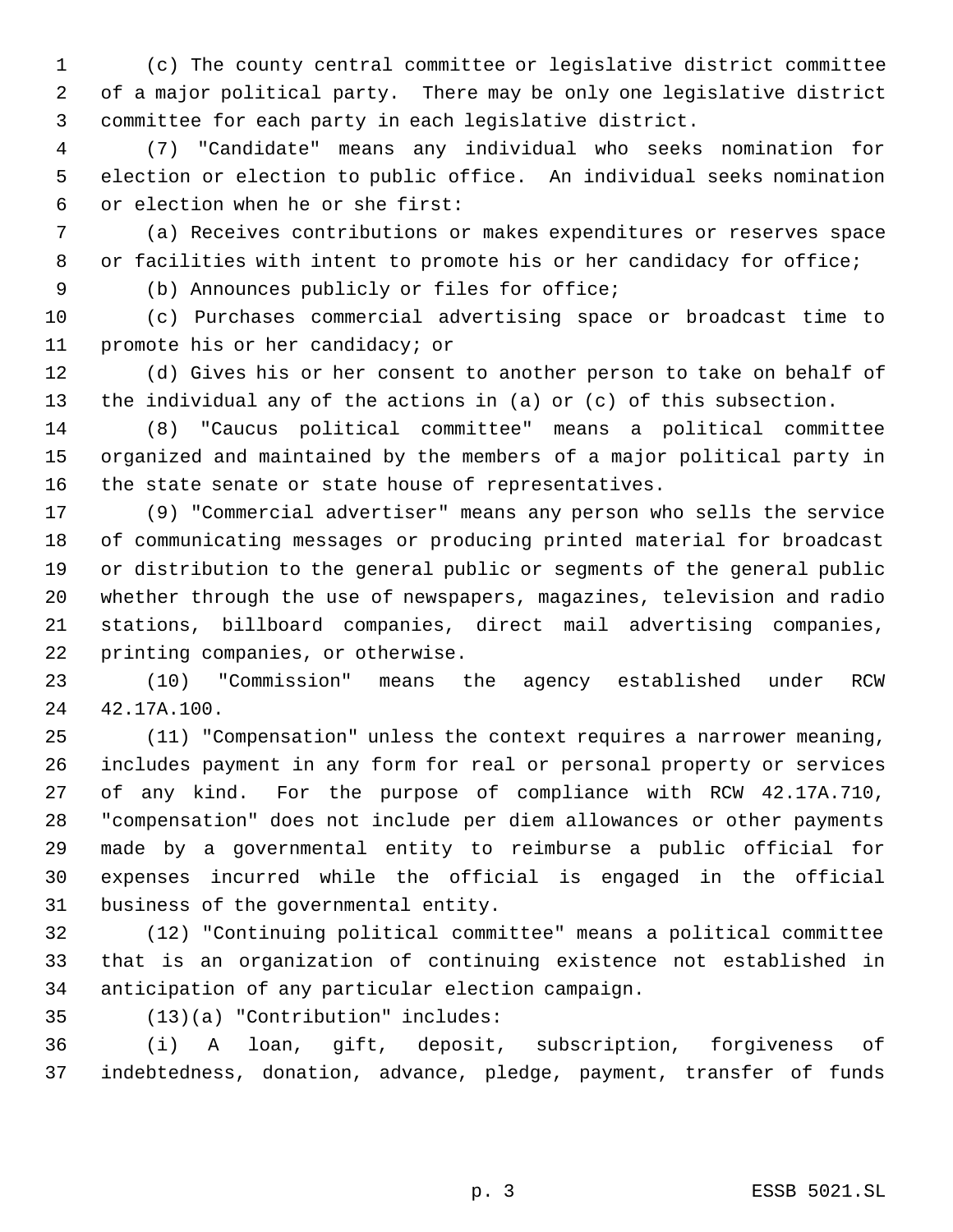between political committees, or anything of value, including personal and professional services for less than full consideration;

 (ii) An expenditure made by a person in cooperation, consultation, or concert with, or at the request or suggestion of, a candidate, a political committee, the person or persons named on the candidate's or committee's registration form who direct expenditures on behalf of the 7 candidate or committee, or their agents;

 (iii) The financing by a person of the dissemination, distribution, or republication, in whole or in part, of broadcast, written, graphic, or other form of political advertising or electioneering communication prepared by a candidate, a political committee, or its authorized agent;

 (iv) Sums paid for tickets to fund-raising events such as dinners and parties, except for the actual cost of the consumables furnished at the event.

(b) "Contribution" does not include:

 (i) Standard interest on money deposited in a political committee's account;

(ii) Ordinary home hospitality;

 (iii) A contribution received by a candidate or political committee that is returned to the contributor within five business days of the 22 date on which it is received by the candidate or political committee;

 (iv) A news item, feature, commentary, or editorial in a regularly scheduled news medium that is of primary interest to the general public, that is in a news medium controlled by a person whose business is that news medium, and that is not controlled by a candidate or a political committee;

 (v) An internal political communication primarily limited to the members of or contributors to a political party organization or political committee, or to the officers, management staff, or stockholders of a corporation or similar enterprise, or to the members 32 of a labor organization or other membership organization;

 (vi) The rendering of personal services of the sort commonly performed by volunteer campaign workers, or incidental expenses personally incurred by volunteer campaign workers not in excess of fifty dollars personally paid for by the worker. "Volunteer services," for the purposes of this subsection, means services or labor for which the individual is not compensated by any person;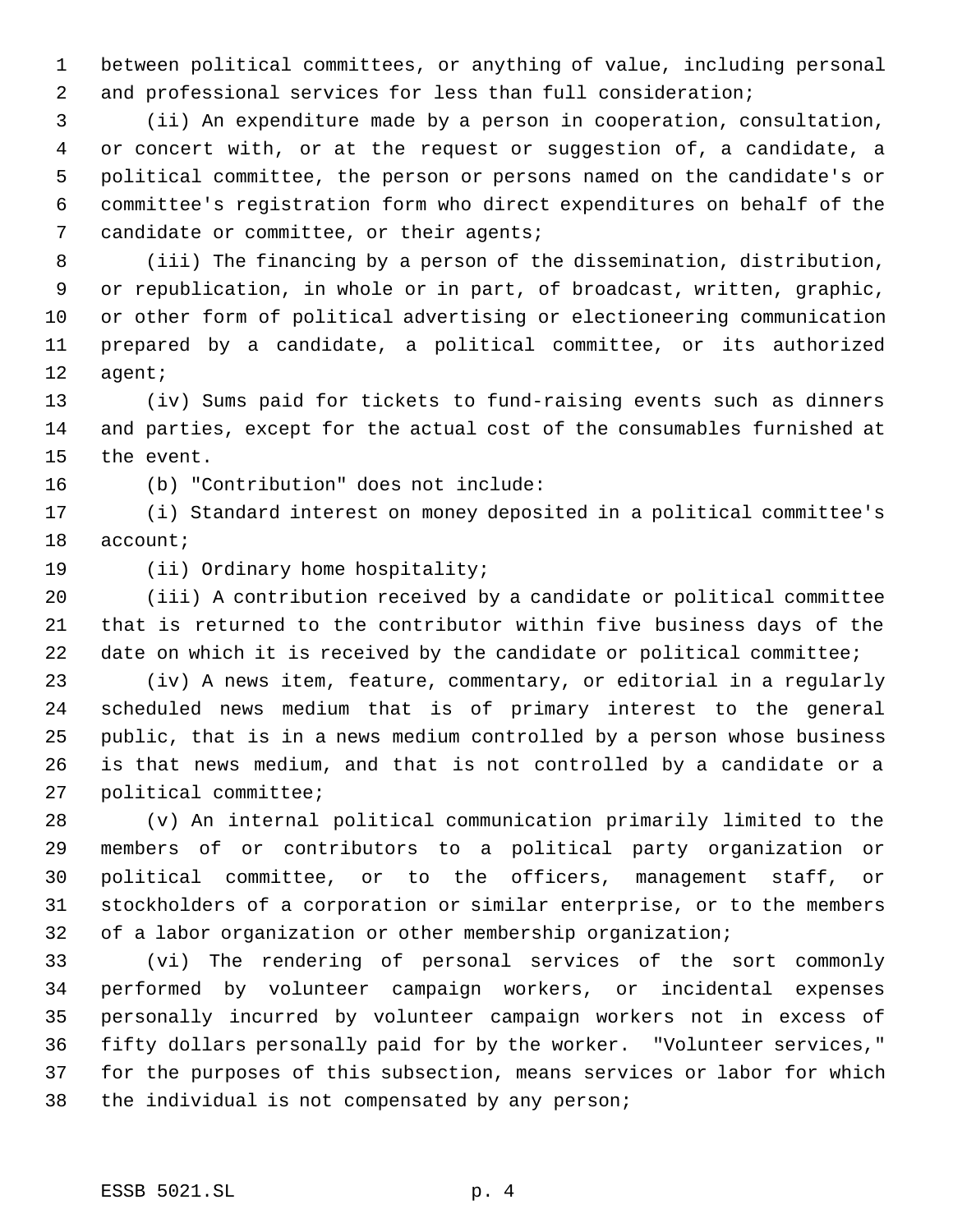(vii) Messages in the form of reader boards, banners, or yard or window signs displayed on a person's own property or property occupied by a person. However, a facility used for such political advertising for which a rental charge is normally made must be reported as an in- kind contribution and counts towards any applicable contribution limit of the person providing the facility;

(viii) Legal or accounting services rendered to or on behalf of:

 (A) A political party or caucus political committee if the person paying for the services is the regular employer of the person rendering such services; or

 (B) A candidate or an authorized committee if the person paying for the services is the regular employer of the individual rendering the services and if the services are solely for the purpose of ensuring compliance with state election or public disclosure laws; or

 (ix) The performance of ministerial functions by a person on behalf of two or more candidates or political committees either as volunteer services defined in (b)(vi) of this subsection or for payment by the candidate or political committee for whom the services are performed as long as:

(A) The person performs solely ministerial functions;

 (B) A person who is paid by two or more candidates or political committees is identified by the candidates and political committees on whose behalf services are performed as part of their respective statements of organization under RCW 42.17A.205; and

 (C) The person does not disclose, except as required by law, any information regarding a candidate's or committee's plans, projects, activities, or needs, or regarding a candidate's or committee's contributions or expenditures that is not already publicly available from campaign reports filed with the commission, or otherwise engage in activity that constitutes a contribution under (a)(ii) of this subsection.

 A person who performs ministerial functions under this subsection (13)(b)(ix) is not considered an agent of the candidate or committee as long as he or she has no authority to authorize expenditures or make decisions on behalf of the candidate or committee.

 (c) Contributions other than money or its equivalent are deemed to have a monetary value equivalent to the fair market value of the contribution. Services or property or rights furnished at less than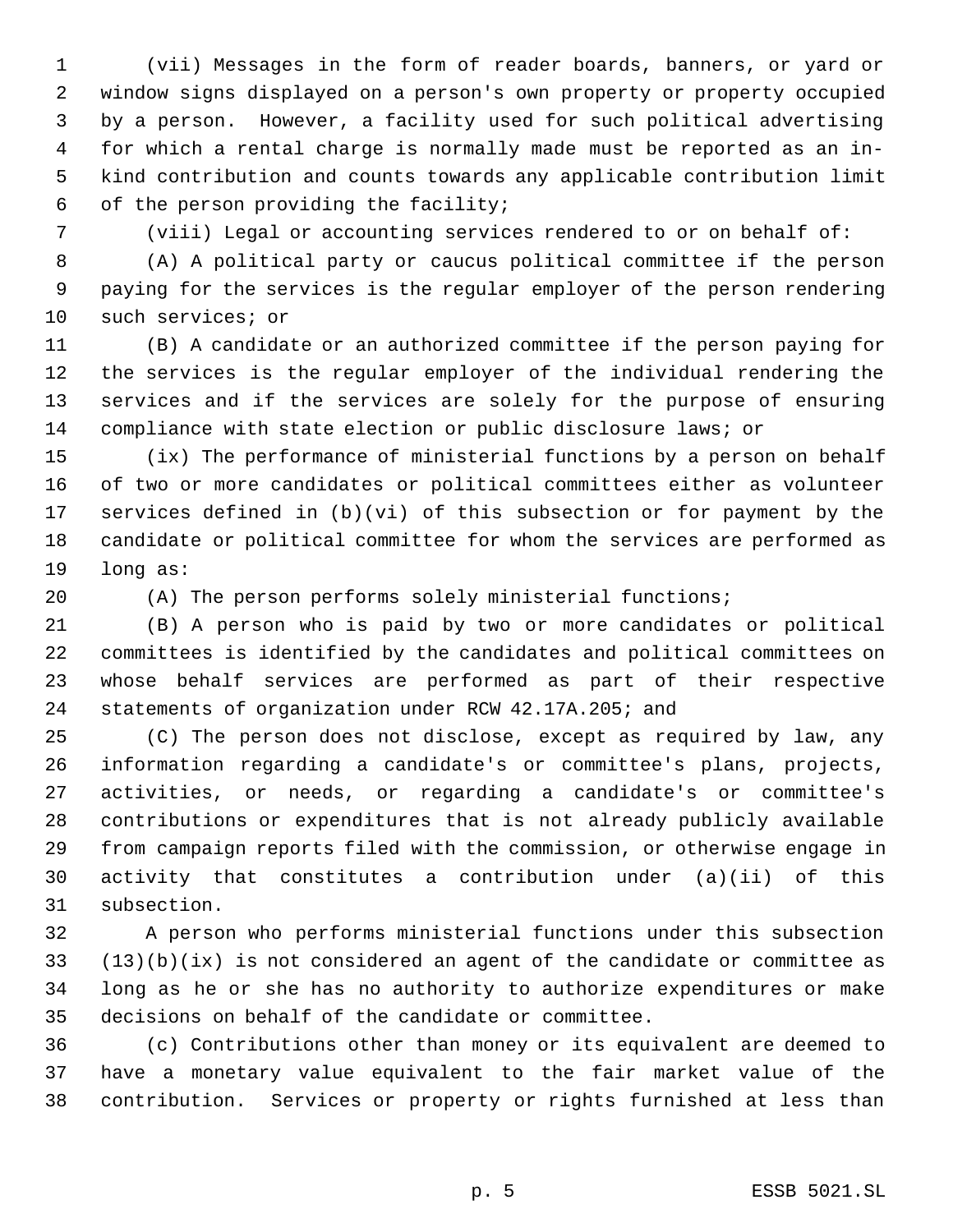their fair market value for the purpose of assisting any candidate or political committee are deemed a contribution. Such a contribution must be reported as an in-kind contribution at its fair market value and counts towards any applicable contribution limit of the provider.

 (14) "Depository" means a bank, mutual savings bank, savings and loan association, or credit union doing business in this state.

 (15) "Elected official" means any person elected at a general or special election to any public office, and any person appointed to fill a vacancy in any such office.

 (16) "Election" includes any primary, general, or special election for public office and any election in which a ballot proposition is submitted to the voters. An election in which the qualifications for voting include other than those requirements set forth in Article VI, section 1 (Amendment 63) of the Constitution of the state of Washington shall not be considered an election for purposes of this chapter.

 (17) "Election campaign" means any campaign in support of or in opposition to a candidate for election to public office and any campaign in support of, or in opposition to, a ballot proposition.

 (18) "Election cycle" means the period beginning on the first day of January after the date of the last previous general election for the office that the candidate seeks and ending on December 31st after the next election for the office. In the case of a special election to fill a vacancy in an office, "election cycle" means the period beginning on the day the vacancy occurs and ending on December 31st after the special election.

 (19)(a) "Electioneering communication" means any broadcast, cable, or satellite television or radio transmission, United States postal service mailing, billboard, newspaper, or periodical that:

29 ( $(\overline{\{a\}})$ ) (i) Clearly identifies a candidate for a state, local, or judicial office either by specifically naming the candidate, or identifying the candidate without using the candidate's name;

 ( $(\overline{\text{b}})$ ) (ii) Is broadcast, transmitted, mailed, erected, distributed, or otherwise published within sixty days before any election for that office in the jurisdiction in which the candidate is seeking election; and

36  $((\{e\})$  (iii) Either alone, or in combination with one or more communications identifying the candidate by the same sponsor during the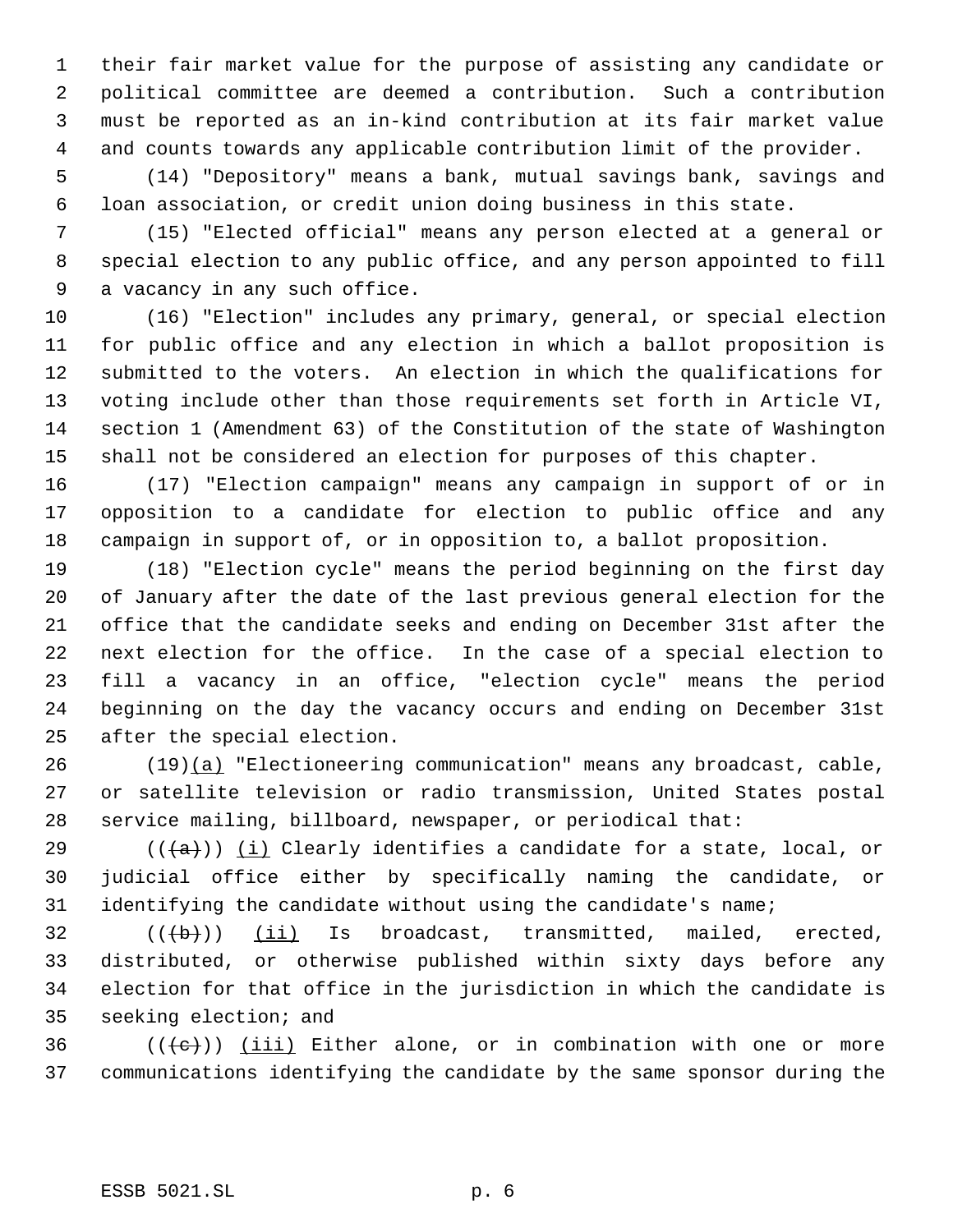1 sixty days before an election, has a fair market value of ((five)) one 2 thousand dollars or more.

 $3$  ( $(\overline{20})$ ) (b) "Electioneering communication" does not include:

 (( $\frac{1}{(a)})$  <u>(i)</u> Usual and customary advertising of a business owned by a candidate, even if the candidate is mentioned in the advertising when the candidate has been regularly mentioned in that advertising appearing at least twelve months preceding his or her becoming a candidate;

9 ( $(\overline{\mathbf{b}})$ ) (ii) Advertising for candidate debates or forums when the advertising is paid for by or on behalf of the debate or forum sponsor, so long as two or more candidates for the same position have been invited to participate in the debate or forum;

13 ( $(\langle e \rangle)$ ) <u>(iii)</u> A news item, feature, commentary, or editorial in a 14 regularly scheduled news medium that is:

15  $((\overleftrightarrow{t}))$   $(\overrightarrow{A})$  Of primary interest to the general public;

16 ( $(\{\pm i\})$  (B) In a news medium controlled by a person whose business 17 is that news medium; and

18 ( $(\{\pm i\}\})$  (C) Not a medium controlled by a candidate or a political 19 committee;

20  $((\{d\}))(iv)$  Slate cards and sample ballots;

21  $((\{e\}))(v)$  Advertising for books, films, dissertations, or similar 22 works  $((\overleftrightarrow{t}))$   $(A)$  written by a candidate when the candidate entered 23 into a contract for such publications or media at least twelve months 24 before becoming a candidate, or  $((\pm i))$   $(B)$  written about a candidate; 25  $((\text{#}))(\text{v}i)$  Public service announcements;

26 ( $(\frac{1}{9})$ ) (vii) A mailed internal political communication primarily limited to the members of or contributors to a political party organization or political committee, or to the officers, management staff, or stockholders of a corporation or similar enterprise, or to the members of a labor organization or other membership organization;

31  $((+h))$  (viii) An expenditure by or contribution to the authorized 32 committee of a candidate for state, local, or judicial office; or

33 ( $(\frac{1}{1})$ ) (ix) Any other communication exempted by the commission 34 through rule consistent with the intent of this chapter.

 $((+21))$   $(20)$  "Expenditure" includes a payment, contribution, subscription, distribution, loan, advance, deposit, or gift of money or anything of value, and includes a contract, promise, or agreement, whether or not legally enforceable, to make an expenditure.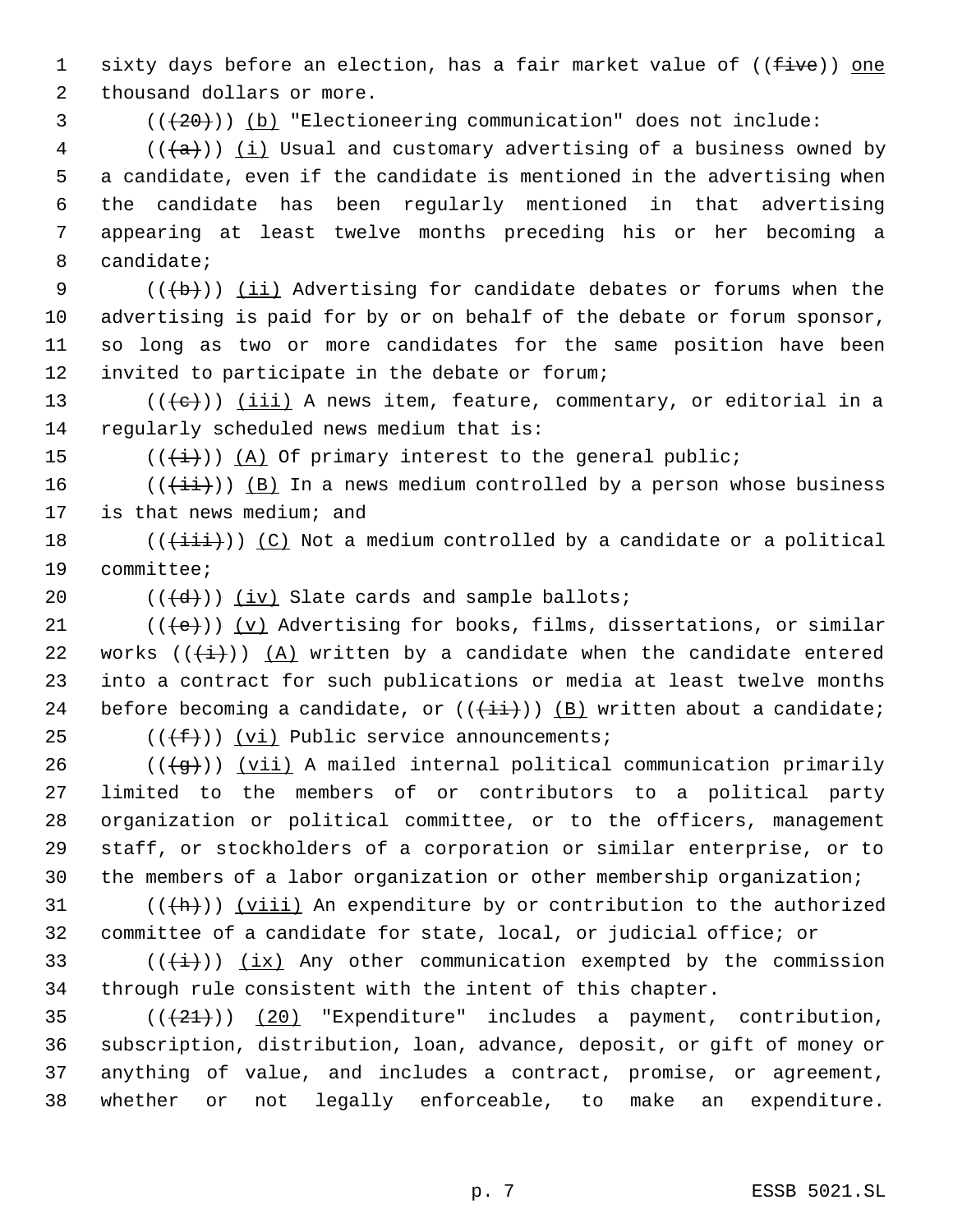"Expenditure" also includes a promise to pay, a payment, or a transfer of anything of value in exchange for goods, services, property, facilities, or anything of value for the purpose of assisting, benefiting, or honoring any public official or candidate, or assisting in furthering or opposing any election campaign. For the purposes of this chapter, agreements to make expenditures, contracts, and promises to pay may be reported as estimated obligations until actual payment is made. "Expenditure" shall not include the partial or complete repayment by a candidate or political committee of the principal of a loan, the receipt of which loan has been properly reported.

11  $((+22))$   $(21)$  "Final report" means the report described as a final report in RCW 42.17A.235(2).

13  $((+23))$   $(22)$  "General election" for the purposes of RCW 42.17A.405 means the election that results in the election of a person to a state or local office. It does not include a primary.

16  $((+24))$   $(23)$  "Gift" has the definition in RCW 42.52.010.

 $((+25))$   $(24)$  "Immediate family" includes the spouse or domestic partner, dependent children, and other dependent relatives, if living in the household. For the purposes of the definition of "intermediary" in this section, "immediate family" means an individual's spouse or domestic partner, and child, stepchild, grandchild, parent, stepparent, grandparent, brother, half brother, sister, or half sister of the individual and the spouse or the domestic partner of any such person and a child, stepchild, grandchild, parent, stepparent, grandparent, brother, half brother, sister, or half sister of the individual's spouse or domestic partner and the spouse or the domestic partner of any such person.

28  $((+26))$   $(25)$  "Incumbent" means a person who is in present possession of an elected office.

30  $((+27))$   $(26)$  "Independent expenditure" means an expenditure that has each of the following elements:

 (a) It is made in support of or in opposition to a candidate for office by a person who is not (i) a candidate for that office, (ii) an authorized committee of that candidate for that office, (iii) a person who has received the candidate's encouragement or approval to make the expenditure, if the expenditure pays in whole or in part for political advertising supporting that candidate or promoting the defeat of any other candidate or candidates for that office, or (iv) a person with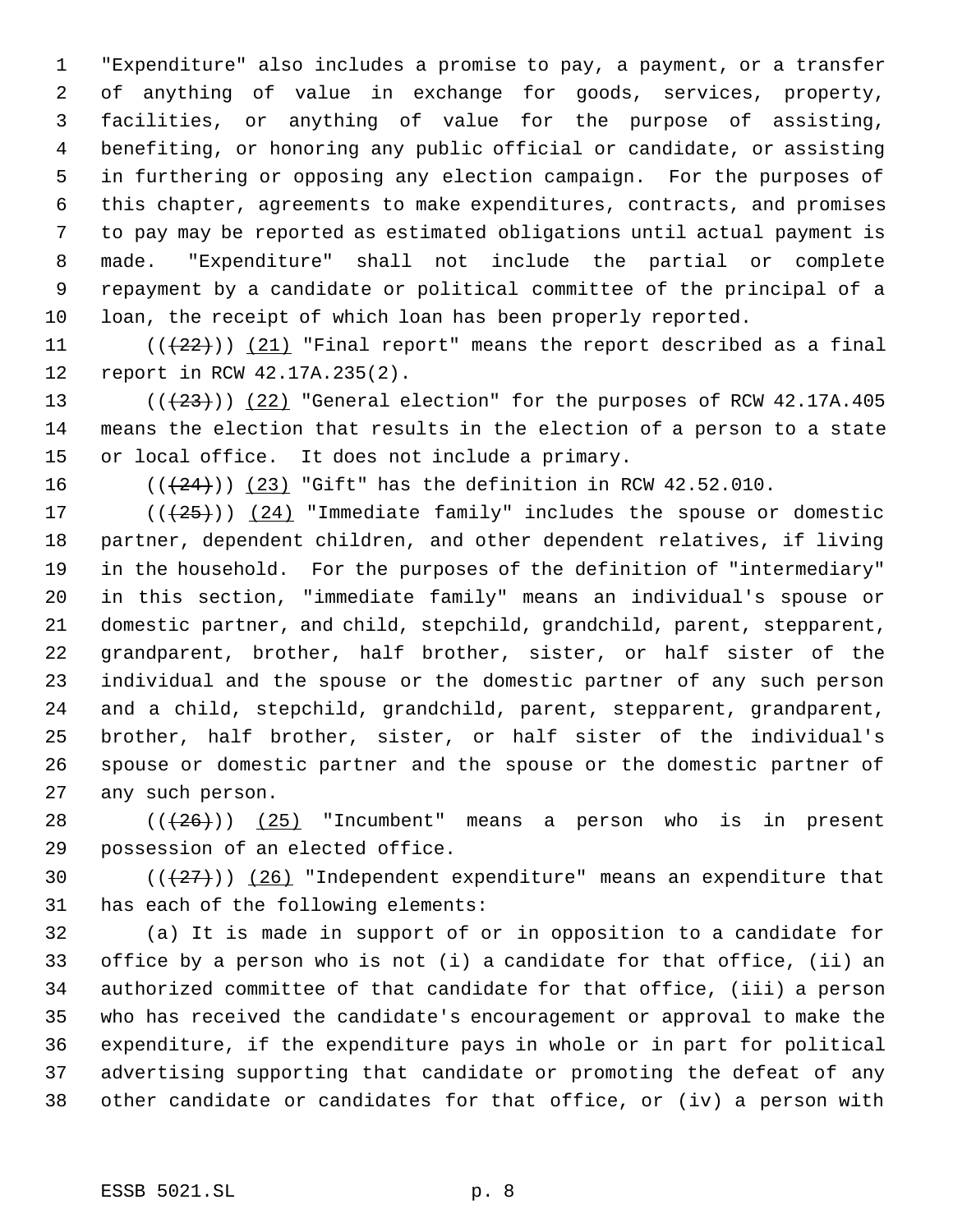whom the candidate has collaborated for the purpose of making the expenditure, if the expenditure pays in whole or in part for political advertising supporting that candidate or promoting the defeat of any other candidate or candidates for that office;

 (b) The expenditure pays in whole or in part for political advertising that either specifically names the candidate supported or opposed, or clearly and beyond any doubt identifies the candidate 8 without using the candidate's name; and

 (c) The expenditure, alone or in conjunction with another expenditure or other expenditures of the same person in support of or opposition to that candidate, has a value of eight hundred dollars or more. A series of expenditures, each of which is under eight hundred dollars, constitutes one independent expenditure if their cumulative value is eight hundred dollars or more.

 $((+28))$   $(27)(a)$  "Intermediary" means an individual who transmits a contribution to a candidate or committee from another person unless the contribution is from the individual's employer, immediate family, or an association to which the individual belongs.

 (b) A treasurer or a candidate is not an intermediary for purposes of the committee that the treasurer or candidate serves.

 (c) A professional fund-raiser is not an intermediary if the fund- raiser is compensated for fund-raising services at the usual and customary rate.

 (d) A volunteer hosting a fund-raising event at the individual's home is not an intermediary for purposes of that event.

 $((+29))$   $(28)$  "Legislation" means bills, resolutions, motions, amendments, nominations, and other matters pending or proposed in either house of the state legislature, and includes any other matter that may be the subject of action by either house or any committee of the legislature and all bills and resolutions that, having passed both houses, are pending approval by the governor.

32  $((+30))$  (29) "Legislative office" means the office of a member of the state house of representatives or the office of a member of the state senate.

 $($  ( $(31)$ )  $(30)$  "Lobby" and "lobbying" each mean attempting to influence the passage or defeat of any legislation by the legislature of the state of Washington, or the adoption or rejection of any rule, standard, rate, or other legislative enactment of any state agency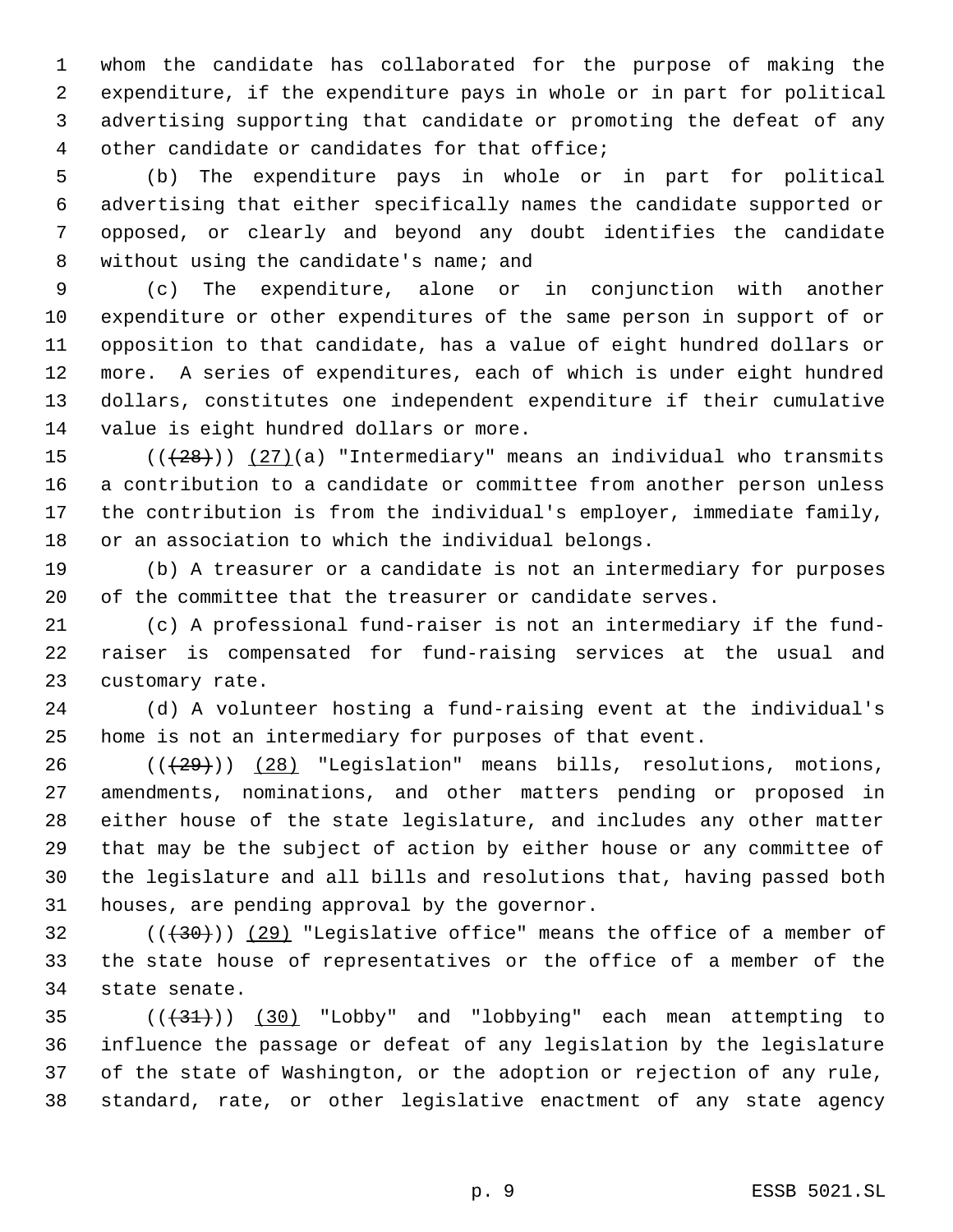under the state administrative procedure act, chapter 34.05 RCW. Neither "lobby" nor "lobbying" includes an association's or other organization's act of communicating with the members of that association or organization.

5 (( $(32)$ )) (31) "Lobbyist" includes any person who lobbies either in his or her own or another's behalf.

7 (( $(33)$ ) (32) "Lobbyist's employer" means the person or persons by whom a lobbyist is employed and all persons by whom he or she is compensated for acting as a lobbyist.

 $((+34))$   $(33)$  "Ministerial functions" means an act or duty carried out as part of the duties of an administrative office without exercise of personal judgment or discretion.

13  $((+35))$   $(34)$  "Participate" means that, with respect to a particular election, an entity:

(a) Makes either a monetary or in-kind contribution to a candidate;

 (b) Makes an independent expenditure or electioneering communication in support of or opposition to a candidate;

 (c) Endorses a candidate before contributions are made by a subsidiary corporation or local unit with respect to that candidate or 20 that candidate's opponent;

 (d) Makes a recommendation regarding whether a candidate should be supported or opposed before a contribution is made by a subsidiary corporation or local unit with respect to that candidate or that candidate's opponent; or

 (e) Directly or indirectly collaborates or consults with a subsidiary corporation or local unit on matters relating to the support of or opposition to a candidate, including, but not limited to, the amount of a contribution, when a contribution should be given, and what assistance, services or independent expenditures, or electioneering communications, if any, will be made or should be made in support of or opposition to a candidate.

 ( $(\overline{36})$ ) ( $35$ ) "Person" includes an individual, partnership, joint venture, public or private corporation, association, federal, state, or local governmental entity or agency however constituted, candidate, committee, political committee, political party, executive committee thereof, or any other organization or group of persons, however organized.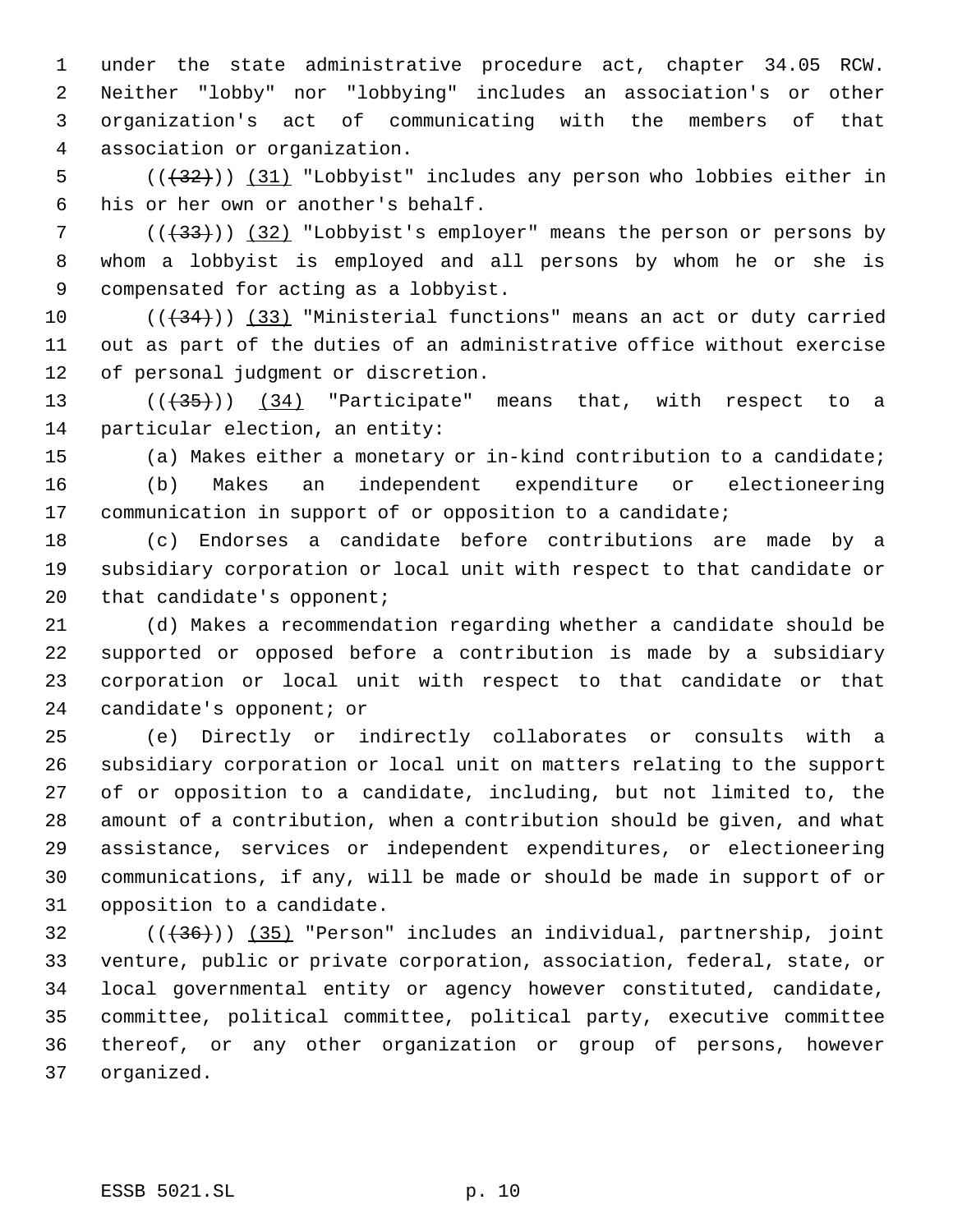1 (( $\left(\frac{1}{37}\right)$ ) (36) "Political advertising" includes any advertising displays, newspaper ads, billboards, signs, brochures, articles, tabloids, flyers, letters, radio or television presentations, or other means of mass communication, used for the purpose of appealing, directly or indirectly, for votes or for financial or other support or opposition in any election campaign.

7 (( $\left(\frac{1}{38}\right)$ ) (37) "Political committee" means any person (except a candidate or an individual dealing with his or her own funds or property) having the expectation of receiving contributions or making expenditures in support of, or opposition to, any candidate or any ballot proposition.

 $((+39))$   $(38)$  "Primary" for the purposes of RCW 42.17A.405 means the procedure for nominating a candidate to state or local office under chapter 29A.52 RCW or any other primary for an election that uses, in large measure, the procedures established in chapter 29A.52 RCW.

16 (((40))) (39) "Public office" means any federal, state, judicial, county, city, town, school district, port district, special district, or other state political subdivision elective office.

 $((441))$  (40) "Public record" has the definition in RCW 42.56.010.

20  $((+42))$   $(41)$  "Recall campaign" means the period of time beginning on the date of the filing of recall charges under RCW 29A.56.120 and ending thirty days after the recall election.

23 (( $(43)$ )) (42)(a) "Sponsor<u>" for purposes</u> of an electioneering 24 communications, independent expenditures, or political advertising( $(\frac{\mu}{\sigma})$ ) means the person paying for the electioneering communication, independent expenditure, or political advertising. If a person acts as an agent for another or is reimbursed by another for the payment, the original source of the payment is the sponsor.

 (b) "Sponsor," for purposes of a political committee, means any person, except an authorized committee, to whom any of the following applies:

32 (i) The committee receives eighty percent or more of its 33 contributions either from the person or from the person's members, 34 officers, employees, or shareholders;

 (ii) The person collects contributions for the committee by use of payroll deductions or dues from its members, officers, or employees.

37 (43) "Sponsored committee" means a committee, other than an authorized committee, that has one or more sponsors.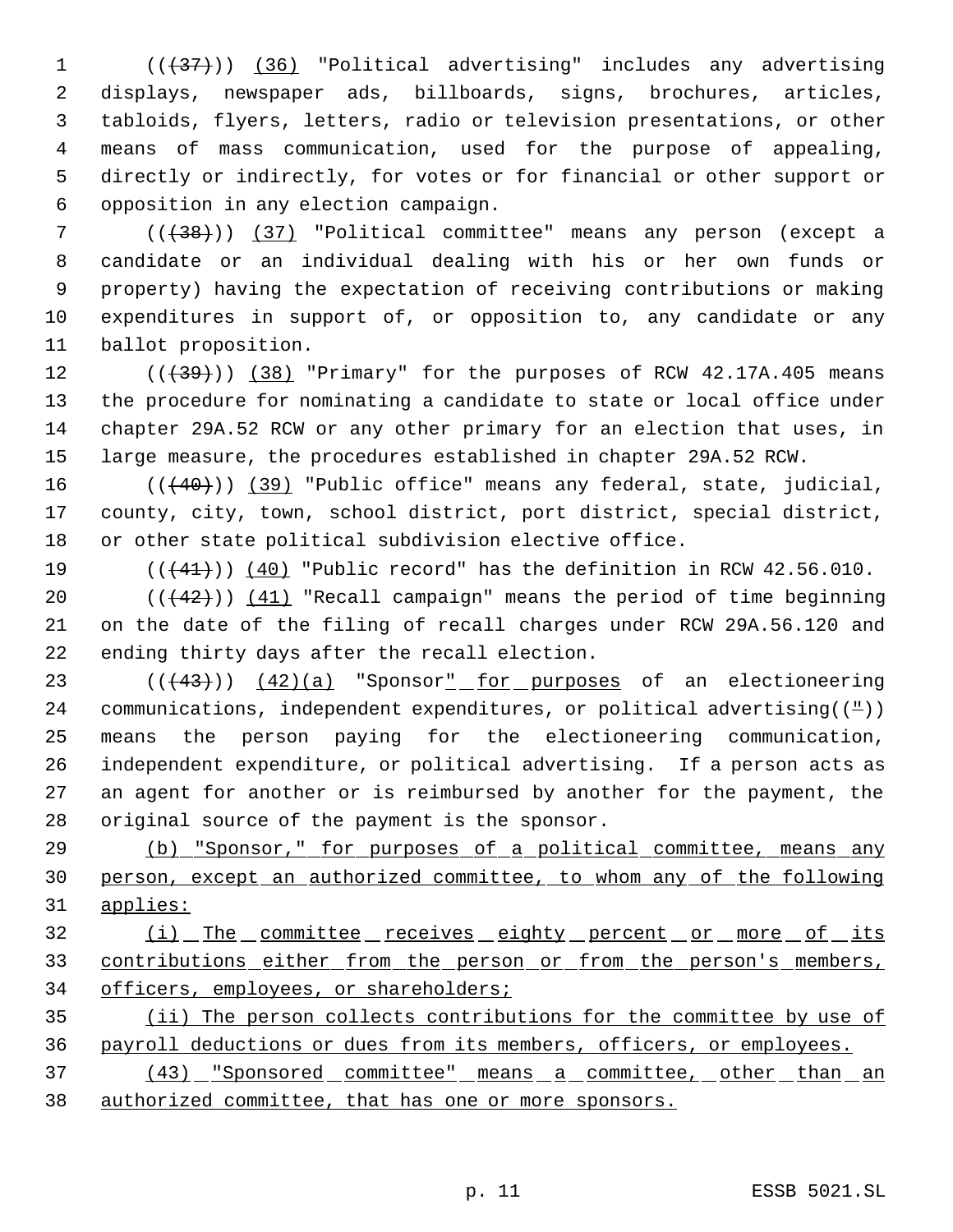(44) "State office" means state legislative office or the office of governor, lieutenant governor, secretary of state, attorney general, commissioner of public lands, insurance commissioner, superintendent of public instruction, state auditor, or state treasurer.

(45) "State official" means a person who holds a state office.

 (46) "Surplus funds" mean, in the case of a political committee or candidate, the balance of contributions that remain in the possession or control of that committee or candidate subsequent to the election for which the contributions were received, and that are in excess of the amount necessary to pay remaining debts incurred by the committee or candidate with respect to that election. In the case of a continuing political committee, "surplus funds" mean those contributions remaining in the possession or control of the committee that are in excess of the amount necessary to pay all remaining debts when it makes its final report under RCW 42.17A.255.

 (47) "Treasurer" and "deputy treasurer" mean the individuals appointed by a candidate or political committee, pursuant to RCW 42.17A.210, to perform the duties specified in that section.

 **Sec. 3.** RCW 42.17A.205 and 2010 c 205 s 1 and 2010 c 204 s 402 are each reenacted and amended to read as follows:

 (1) Every political committee shall file a statement of organization with the commission. The statement must be filed within two weeks after organization or within two weeks after the date the committee first has the expectation of receiving contributions or making expenditures in any election campaign, whichever is earlier. A political committee organized within the last three weeks before an election and having the expectation of receiving contributions or making expenditures during and for that election campaign shall file a statement of organization within three business days after its organization or when it first has the expectation of receiving contributions or making expenditures in the election campaign.

 (2) The statement of organization shall include but not be limited to:

(a) The name and address of the committee;

 (b) The names and addresses of all related or affiliated committees or other persons, and the nature of the relationship or affiliation;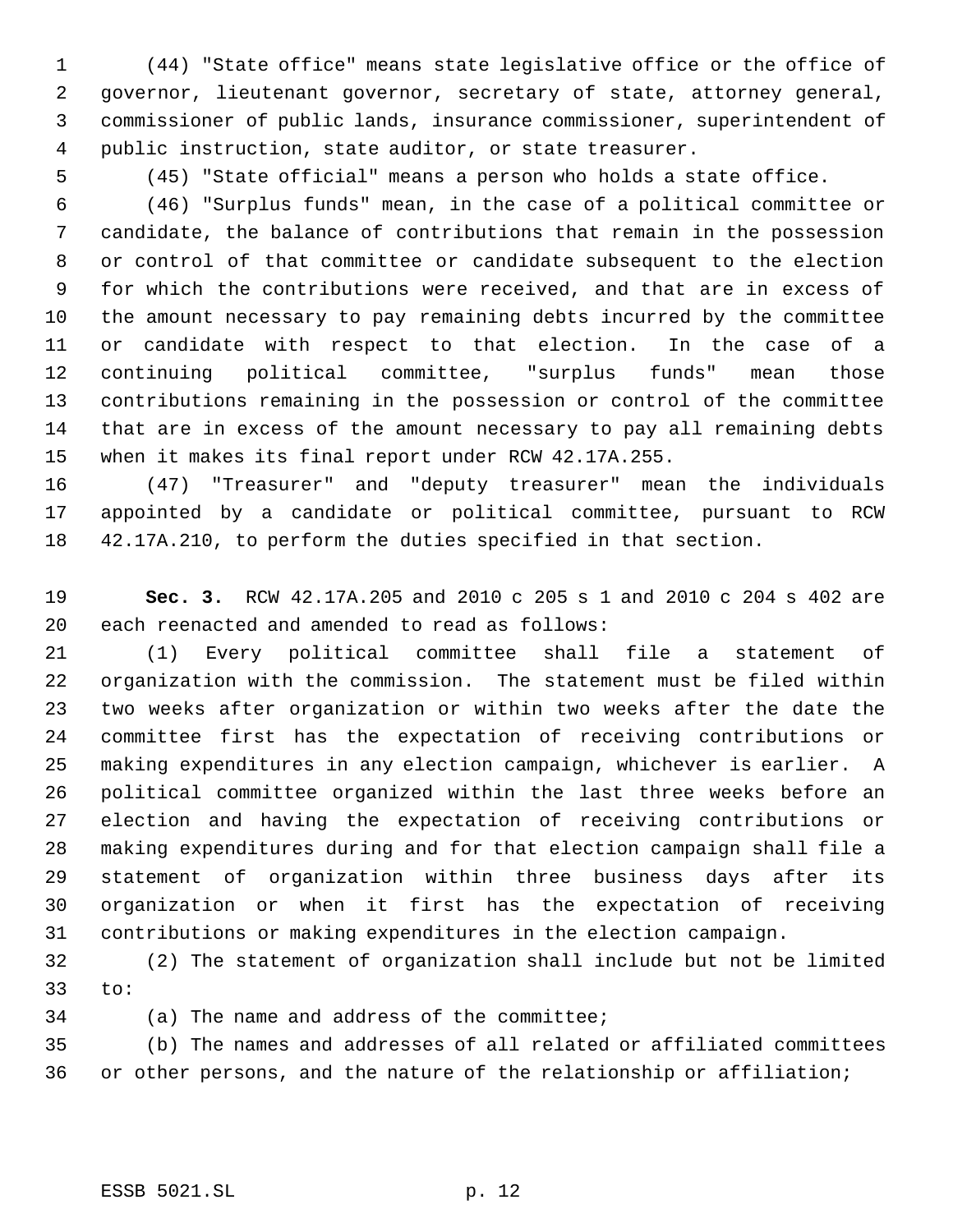(c) The names, addresses, and titles of its officers; or if it has no officers, the names, addresses, and titles of its responsible leaders;

(d) The name and address of its treasurer and depository;

(e) A statement whether the committee is a continuing one;

 (f) The name, office sought, and party affiliation of each candidate whom the committee is supporting or opposing, and, if the committee is supporting the entire ticket of any party, the name of the party;

 (g) The ballot proposition concerned, if any, and whether the committee is in favor of or opposed to such proposition;

 (h) What distribution of surplus funds will be made, in accordance with RCW 42.17A.430, in the event of dissolution;

 (i) The street address of the place and the hours during which the committee will make available for public inspection its books of account and all reports filed in accordance with RCW 42.17A.235;

 (j) Such other information as the commission may by regulation 18 prescribe, in keeping with the policies and purposes of this chapter;

 (k) The name, address, and title of any person who authorizes expenditures or makes decisions on behalf of the candidate or committee; and

 (l) The name, address, and title of any person who is paid by or is a volunteer for a candidate or political committee to perform ministerial functions and who performs ministerial functions on behalf of two or more candidates or committees.

(3) No two political committees may have the same name.

 (4) Any material change in information previously submitted in a statement of organization shall be reported to the commission within the ten days following the change.

 (5) As used in this section, the "name" of a sponsored committee must include the name of the person that is the sponsor of the 32 committee. If more than one person meets the definition of sponsor, 33 the name of the committee must include the name of at least one sponsor, but may include the names of other sponsors. A person may sponsor only one political committee for the same elected office or same ballot measure per election cycle.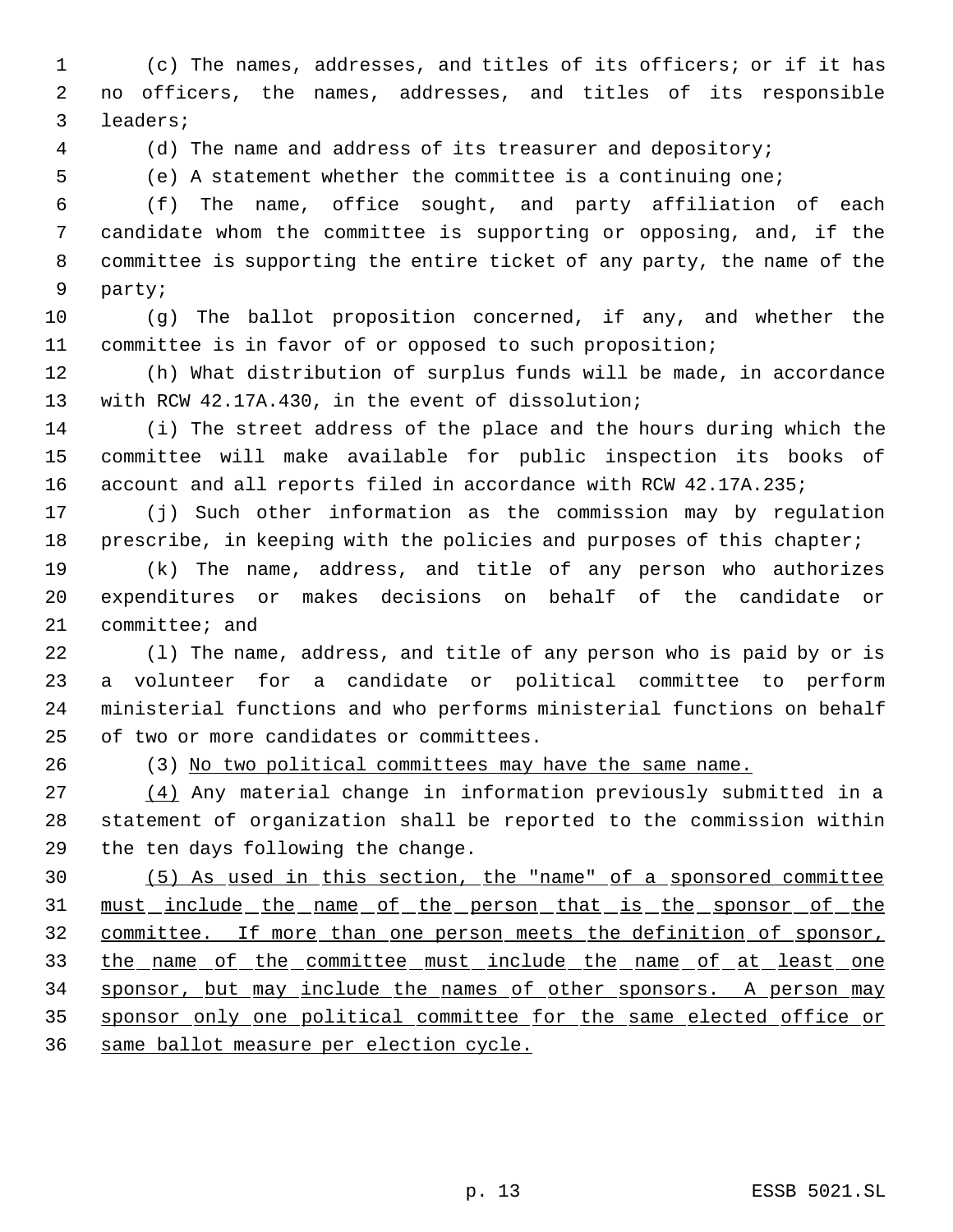**Sec. 4.** RCW 42.17A.245 and 2010 c 204 s 410 are each amended to read as follows:

 (1) Each candidate or political committee that expended ((ten)) 4 five thousand dollars or more in the preceding year or expects to 5 expend ( $(\text{ten})$ ) five thousand dollars or more in the current year shall file all contribution reports and expenditure reports required by this chapter by the electronic alternative provided by the commission under RCW 42.17A.055. The commission may make exceptions on a case-by-case basis for candidates whose authorized committees lack the technological ability to file reports using the electronic alternative provided by the commission.

 (2) Failure by a candidate or political committee to comply with this section is a violation of this chapter.

 NEW SECTION. **Sec. 5.** A new section is added to chapter 42.17A RCW to read as follows:

 A political committee may make a contribution to another political committee only when the contributing political committee has received contributions of ten dollars or more each from at least ten persons registered to vote in Washington state.

 **Sec. 6.** RCW 42.17A.750 and 2010 c 204 s 1001 are each amended to read as follows:

 (1) In addition to the penalties in subsection (2) of this section, and any other remedies provided by law, one or more of the following civil remedies and sanctions may be imposed by court order in addition to any other remedies provided by law:

26 ( $(\frac{1}{1})$ ) (a) If the court finds that the violation of any provision of this chapter by any candidate or political committee probably affected the outcome of any election, the result of that election may be held void and a special election held within sixty days of the finding. Any action to void an election shall be commenced within one year of the date of the election in question. It is intended that this remedy be imposed freely in all appropriate cases to protect the right of the electorate to an informed and knowledgeable vote.

 (( $(2)$ )) (b) If any lobbyist or sponsor of any grass roots lobbying campaign violates any of the provisions of this chapter, his or her registration may be revoked or suspended and he or she may be enjoined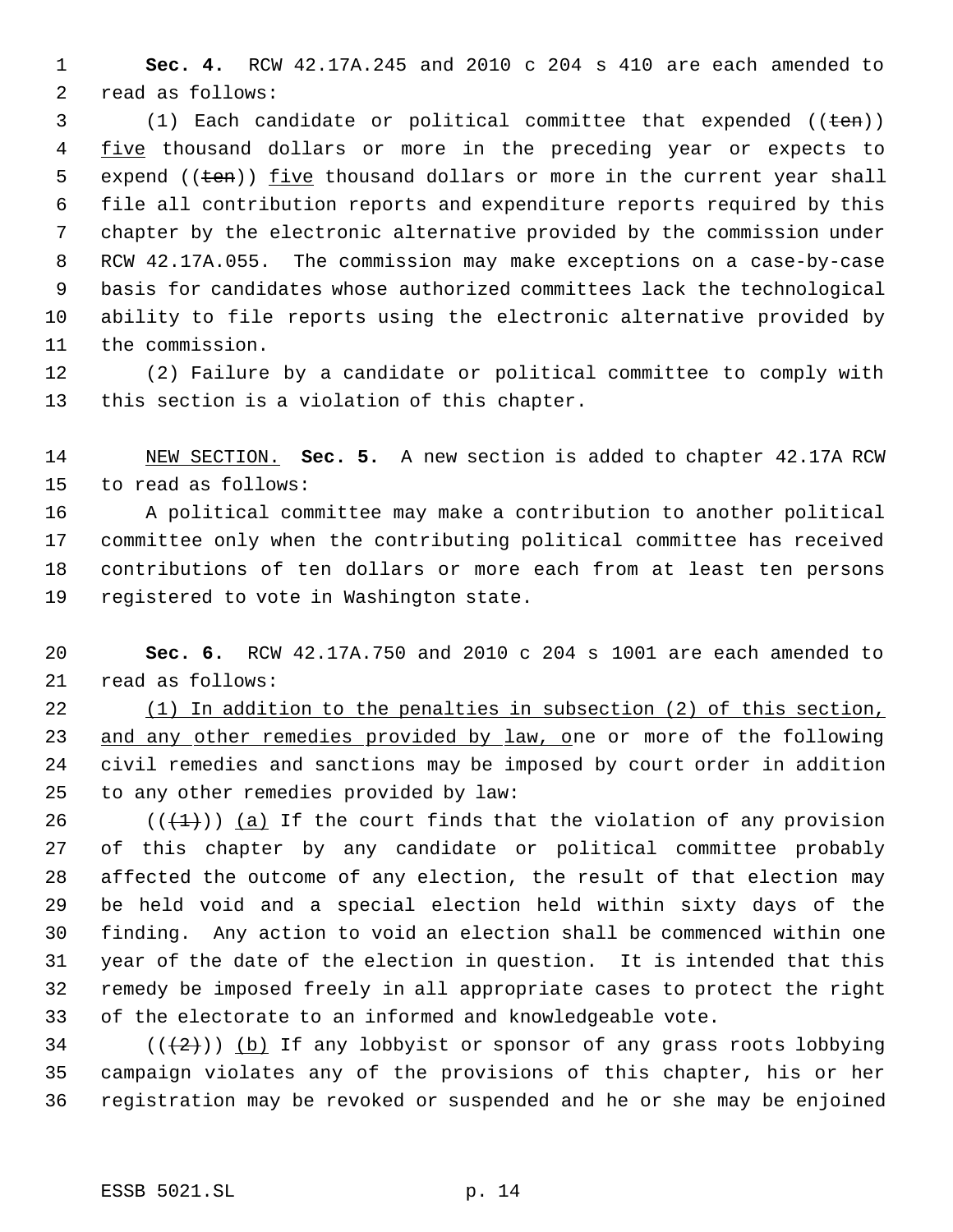from receiving compensation or making expenditures for lobbying. The imposition of a sanction shall not excuse the lobbyist from filing statements and reports required by this chapter.

 (( $(3)$ )) (c) A person who violates any of the provisions of this chapter may be subject to a civil penalty of not more than ten thousand dollars for each violation. However, a person or entity who violates RCW 42.17A.405 may be subject to a civil penalty of ten thousand dollars or three times the amount of the contribution illegally made or accepted, whichever is greater.

 $((4+))$  (d) A person who fails to file a properly completed statement or report within the time required by this chapter may be subject to a civil penalty of ten dollars per day for each day each delinquency continues.

14  $((\langle 5 \rangle))$  (e) A person who fails to report a contribution or expenditure as required by this chapter may be subject to a civil penalty equivalent to the amount not reported as required.

17 ( $(\overline{6})$ ) (f) The court may enjoin any person to prevent the doing of any act herein prohibited, or to compel the performance of any act required herein.

 (2) The commission may refer the following violations for criminal prosecution:

 (a) A person who, with actual malice, violates a provision of this 23 chapter is quilty of a misdemeanor under chapter 9.92 RCW;

 (b) A person who, within a five-year period, with actual malice, violates three or more provisions of this chapter is guilty of a gross 26 misdemeanor under chapter 9.92 RCW; and

27 (c) A person who, with actual malice, procures or offers any false 28 or forged document to be filed, registered, or recorded with the commission under this chapter is guilty of a class C felony under chapter 9.94A RCW.

 **Sec. 7.** RCW 42.17A.755 and 2010 c 204 s 1002 are each amended to read as follows:

 (1) The commission may (a) determine whether an actual violation of this chapter has occurred; and (b) issue and enforce an appropriate order following such a determination.

 (2) The commission, in cases where it chooses to determine whether an actual violation has occurred, shall hold a hearing pursuant to the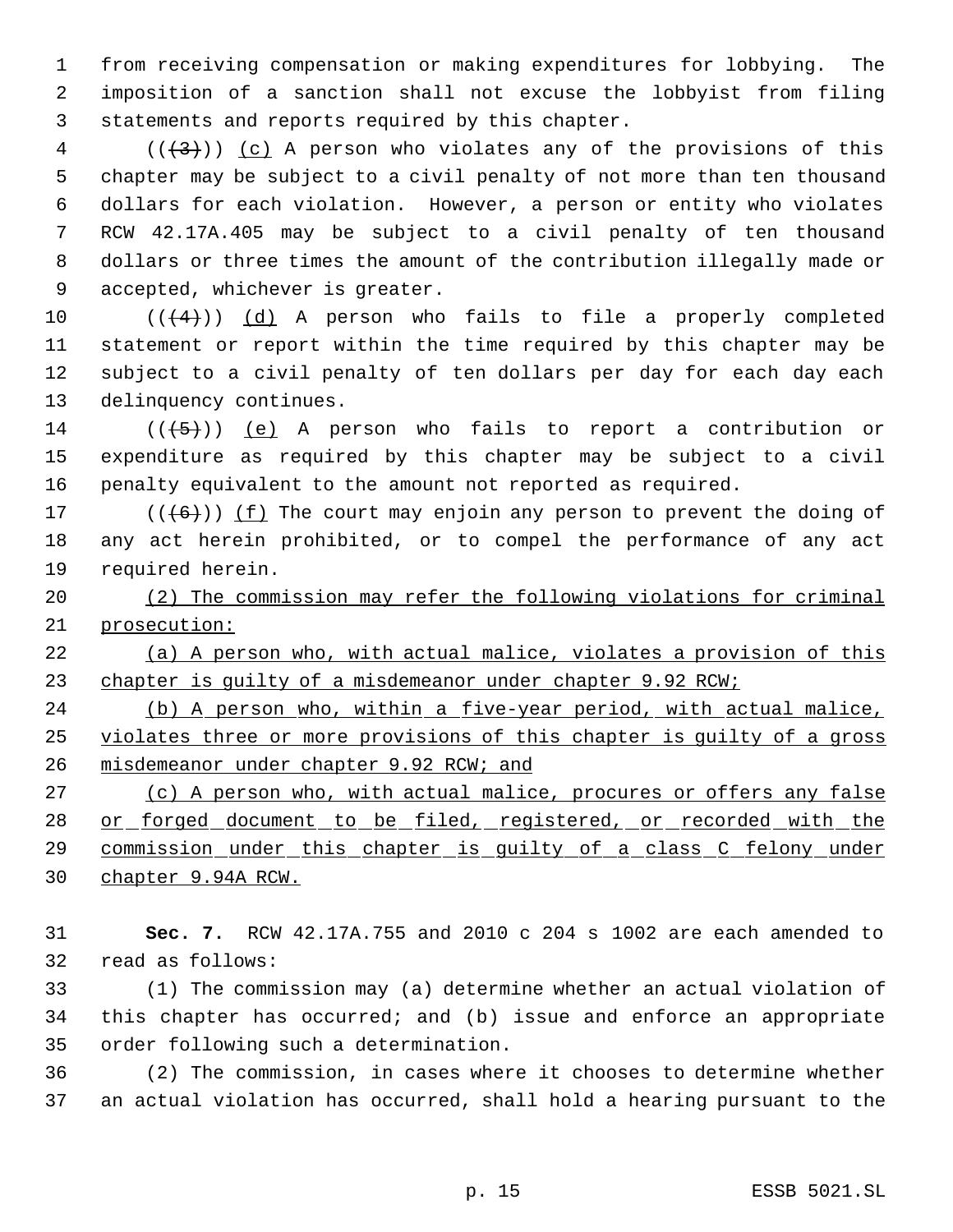administrative procedure act, chapter 34.05 RCW, to make a determination. Any order that the commission issues under this section shall be pursuant to such a hearing.

 (3) In lieu of holding a hearing or issuing an order under this section, the commission may refer the matter to the attorney general or other enforcement agency as provided in RCW 42.17A.105.

 (4) The person against whom an order is directed under this section shall be designated as the respondent. The order may require the respondent to cease and desist from the activity that constitutes a violation and in addition, or alternatively, may impose one or more of 11 the remedies provided in RCW 42.17A.750  $((+2)$  through  $(+5)$ )  $(1)$   $(b)$ 12 through (e). ((No individual penalty assessed by the commission may 13 exceed one thousand seven hundred dollars, and in any case where multiple violations are involved in a single complaint or hearing, the 15 maximum aggregate penalty may not exceed four thousand two hundred)) 16 The commission may assess a penalty in an amount not to exceed ten 17 thousand dollars.

 (5) The commission has the authority to waive a fine for a first-19 time violation. A second violation of the same rule by the same person 20 or individual, regardless if the person or individual committed the violation for a different political committee, shall result in a fine. 22 Succeeding violations of the same rule shall result in successively increased fines.

 (6) An order issued by the commission under this section shall be subject to judicial review under the administrative procedure act, chapter 34.05 RCW. If the commission's order is not satisfied and no petition for review is filed within thirty days, the commission may petition a court of competent jurisdiction of any county in which a petition for review could be filed under that section, for an order of enforcement. Proceedings in connection with the commission's petition shall be in accordance with RCW 42.17A.760.

NEW SECTION. **Sec. 8.** This act takes effect January 1, 2012.

 NEW SECTION. **Sec. 9.** If any provision of this act or its application to any person or circumstance is held invalid, the